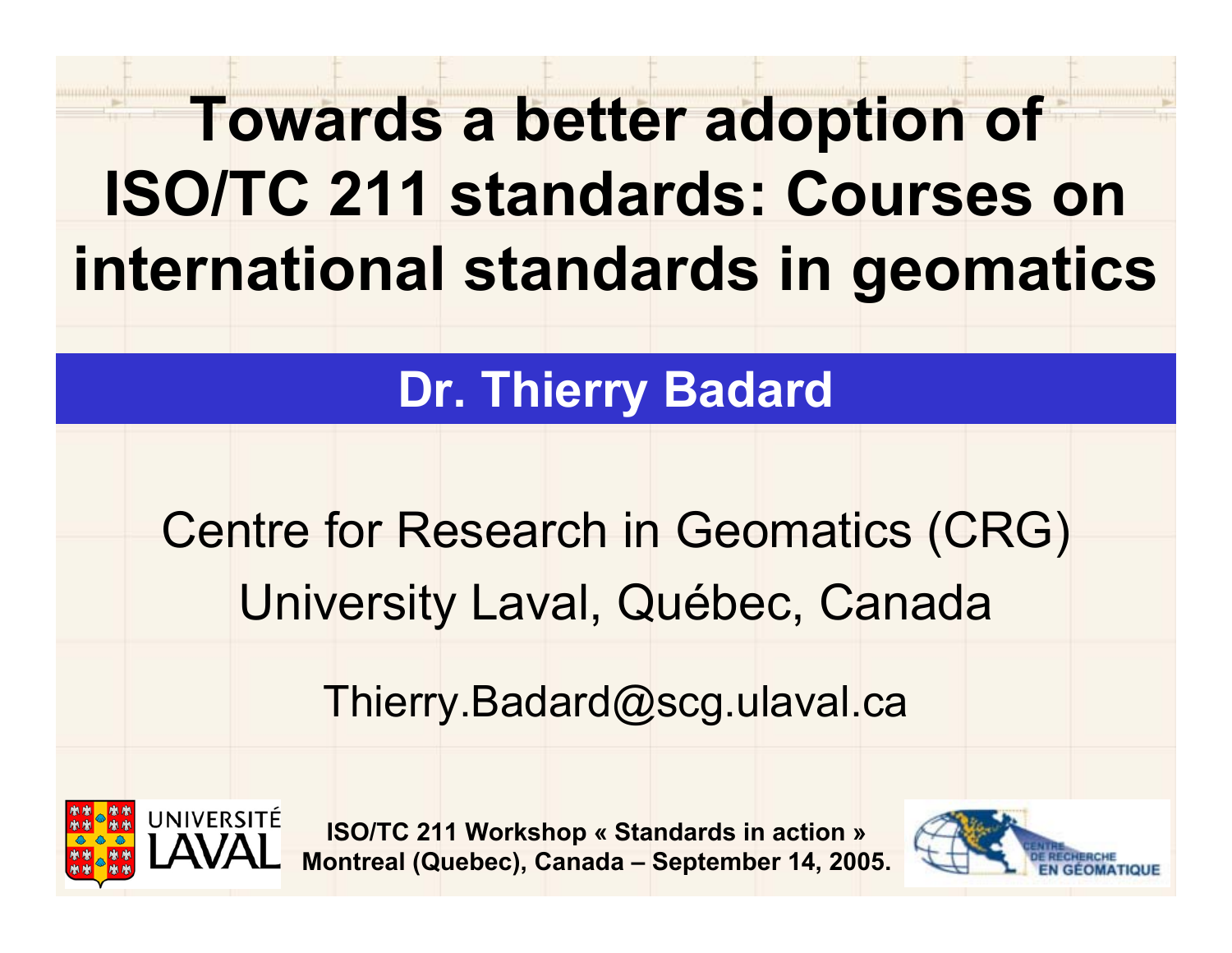#### *Content of the presentation.*

- Context and purposes of the course program
- **Partners and members of the project**
- Structure, organisation and planning of courses
- Other related initiatives and impacts of the project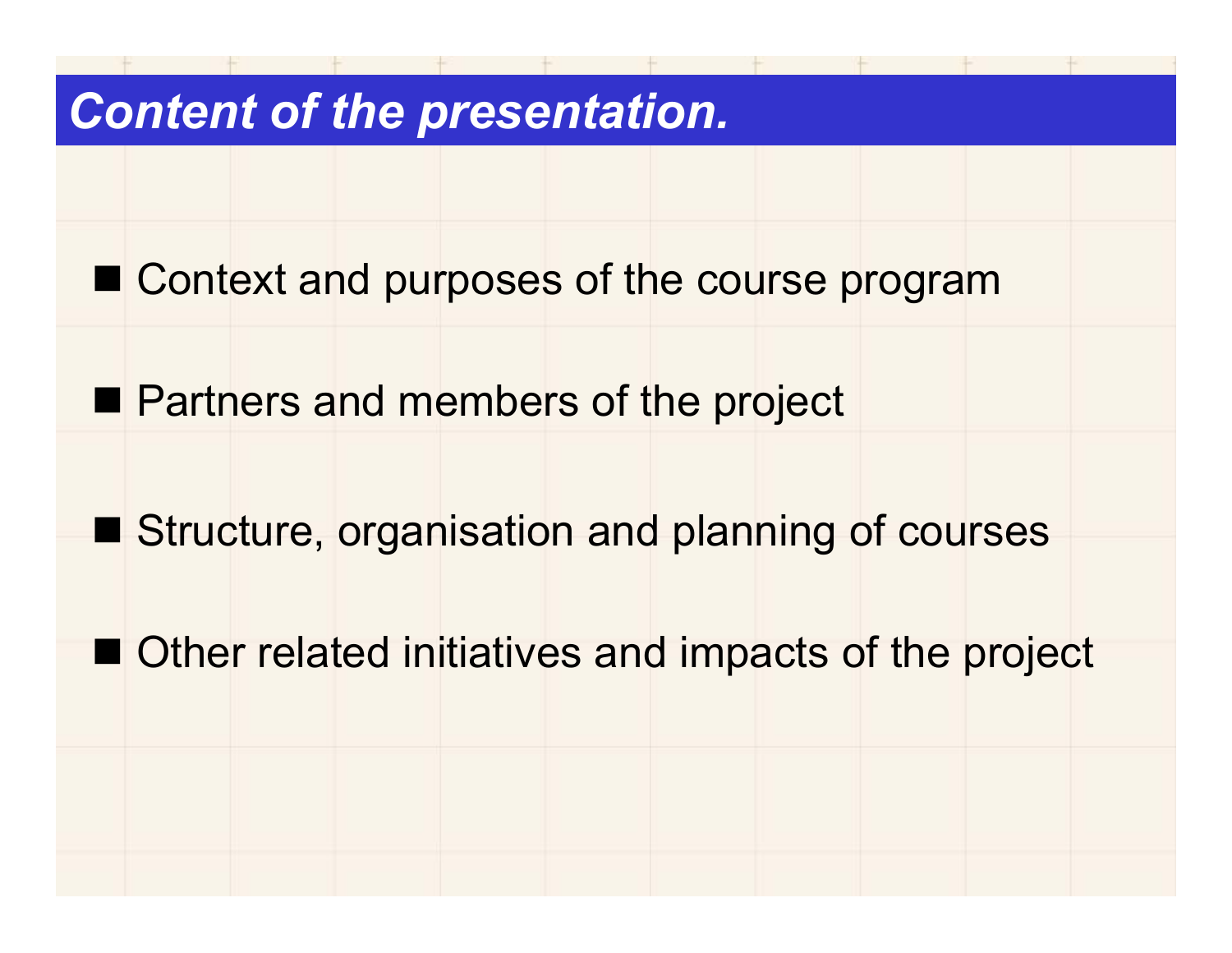### *Context of project.*

- Canada is well involved in the definition and implementation of standards (ISO/TC 211 or OGC)
- Different organisations in Canada have understood that using standards for a better interoperability in their business activities and processes is important !
- But, standards are sometimes difficult to implement for people not familiar with them.
- Need for vulgarisation but a lack of available courses on standards in geomatics.
- **Different governmental organisations want their employees** to be teach on standards in geomatics
	- => Idea of a common project which shares resources !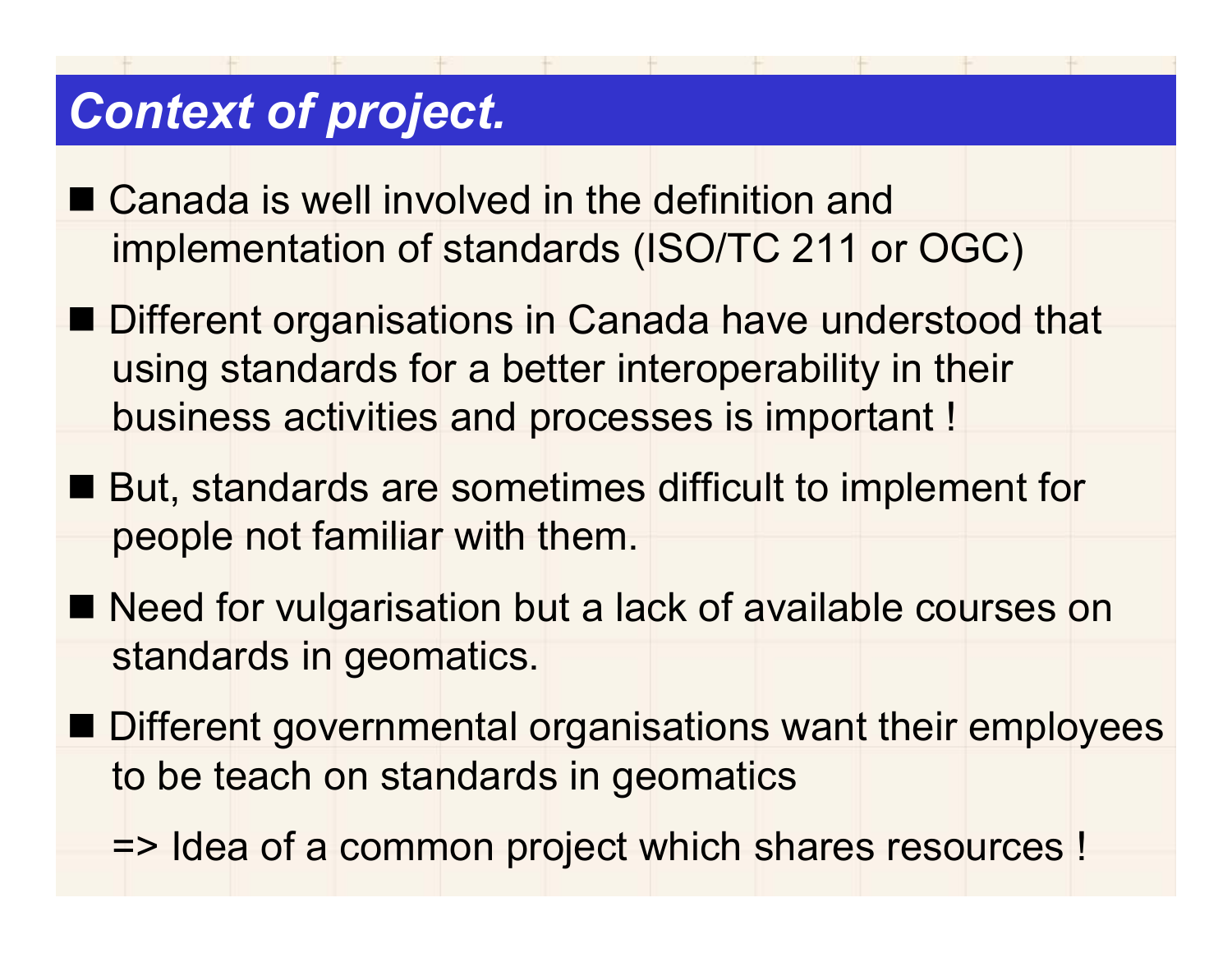#### *Purposes of the course program.*

- This course program aims at introducing and providing a better understanding on recent international standards in the Geomatics/Geographic Information field.
- **This course program focuses on the two principal sets of** international standards in the field:
	- the ISO 19100 series (ISO/TC 211)
	- and the Open Geospatial Consortium (OGC) specifications.
- The courses address all different aspects of geomatics, from data acquisition to the distribution of geospatial information on the Internet or not.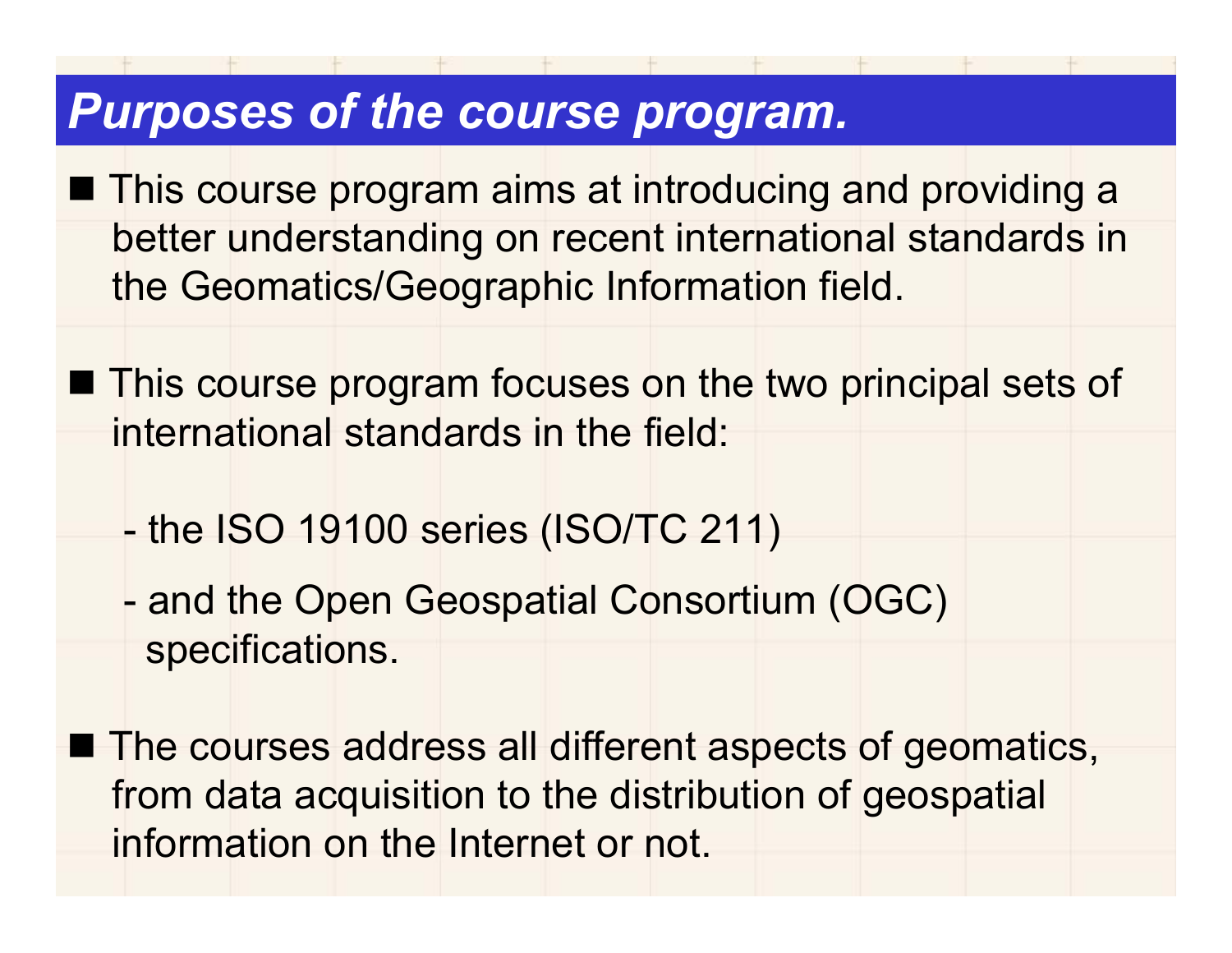### *Partners of the project.*

This course program is developed by:

- Natural Resources Canada
- University Laval

with the contribution of:

- Defence Research and Development Centre-Valcartier,
- GEOIDE Network,
- **Fisheries and Oceans Canada,**
- Centre de Développement de la Géomatique.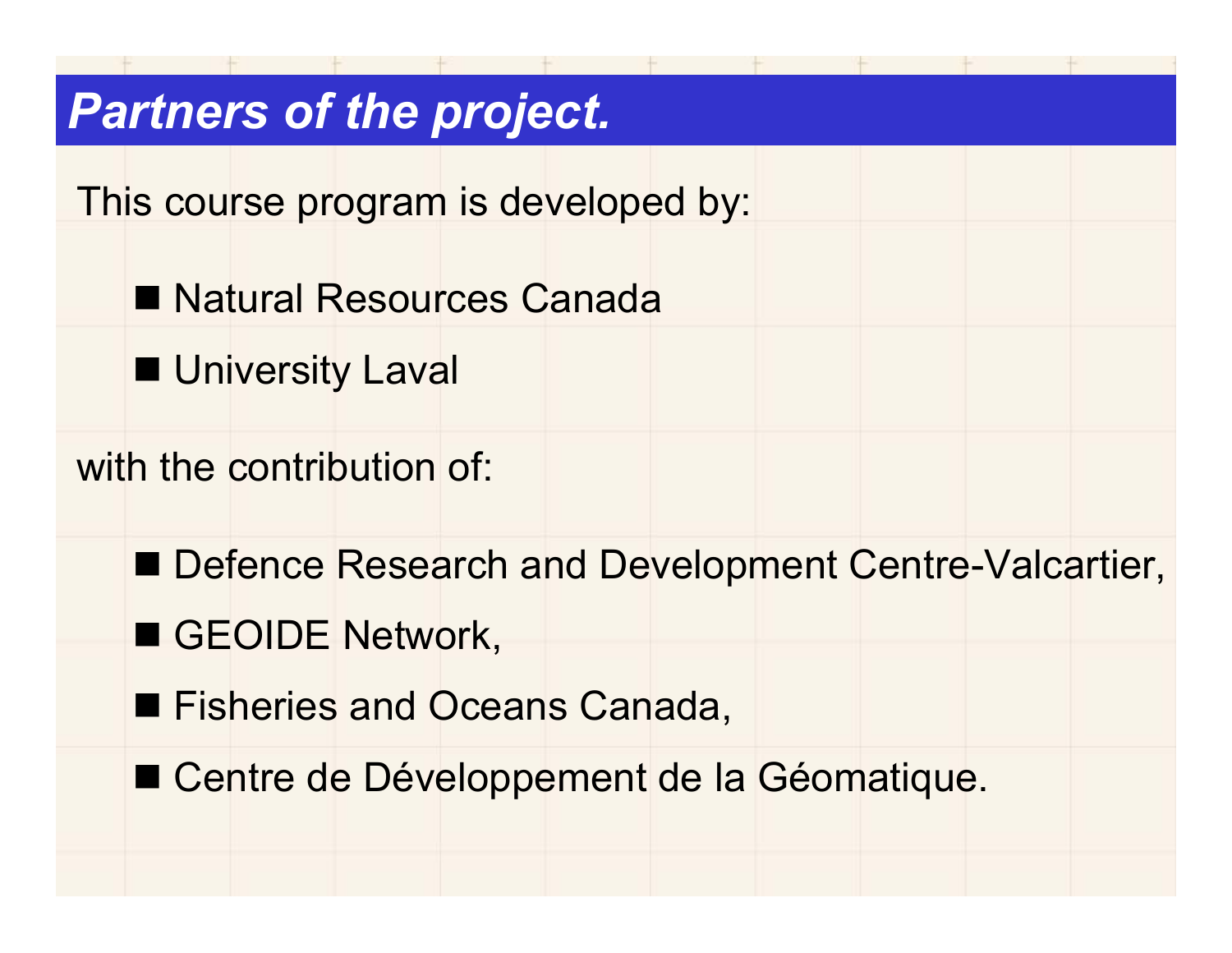#### *Teachers.*

- Thierry Badard, Ph.D **Person in charge of this course program** Centre for Research in GeomaticsUniversity Laval
- Sylvie Daniel, Ph.D. Centre for Research in GeomaticsUniversity Laval
- Frédéric Hubert, Ph.D. Centre for Research in GeomaticsUniversity Laval
- **Rodolphe Devillers, Ph.D.** Department of geography Memorial University of Newfoundland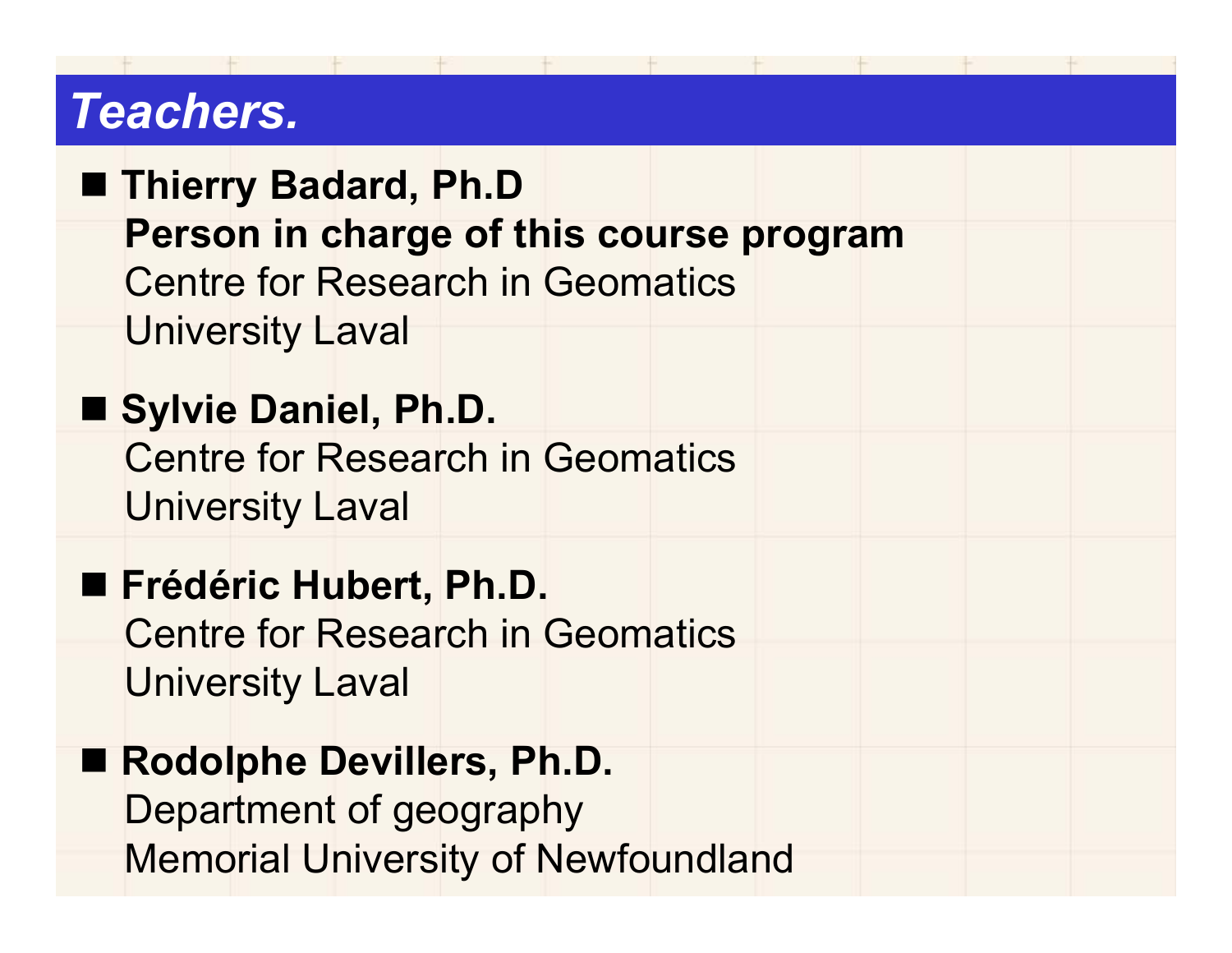#### *Website of the course program.*

| Edition Affichage Aller à Marque-pages Outils ?<br>Fichier             |                                                  | $\bullet$                 |
|------------------------------------------------------------------------|--------------------------------------------------|---------------------------|
|                                                                        |                                                  | $\vee$ $\circ$ ok $\circ$ |
| Hotmail Personnaliser les liens Windows Media Windows                  |                                                  |                           |
| Course-International Standard in Ge                                    |                                                  |                           |
| UNIVERSITÉ<br>Course on International Standards in<br><b>Geomatics</b> | <b>GÉOMATIQUES</b><br><b>U</b> Maraian francoise |                           |

http://sirs.scg.ulaval.ca/YvanBedard/english/formation\_ISOEng.asp

As a new and more sophisticated website is under development,

URL of the website will change soon, but you will be redirected !

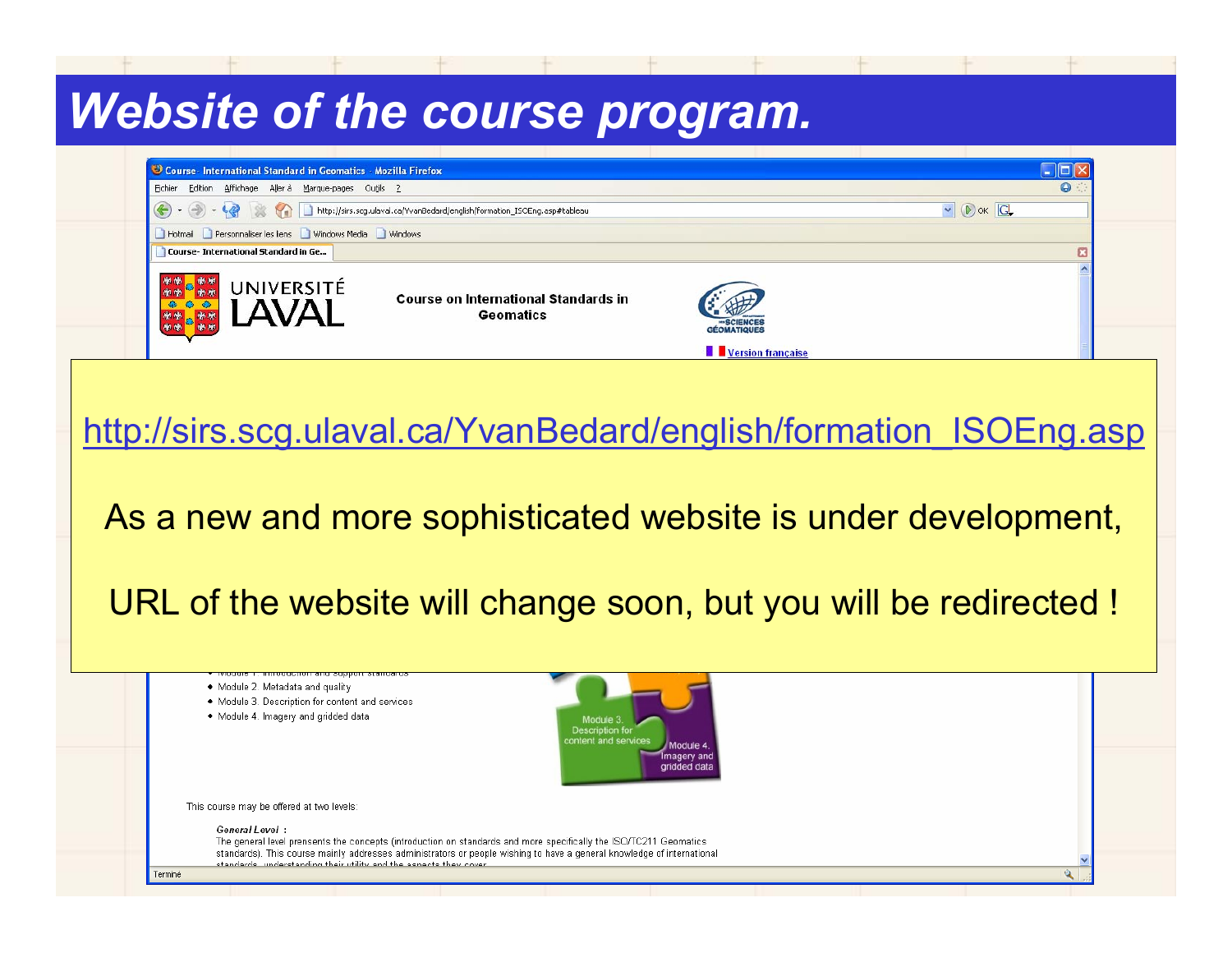## *General organisation of the program (1/4).*

The studied standards are divided into 4 thematic modules that are addressed by 3 training courses (the first 2 modules are presented together in the first course):

- Module 1. Introduction and support standards
- Module 2. Metadata and quality
- Module 3. Description for content and services
- Module 4. Imagery and gridded data



However, **a specialized course can be offered on a subset of these standards !**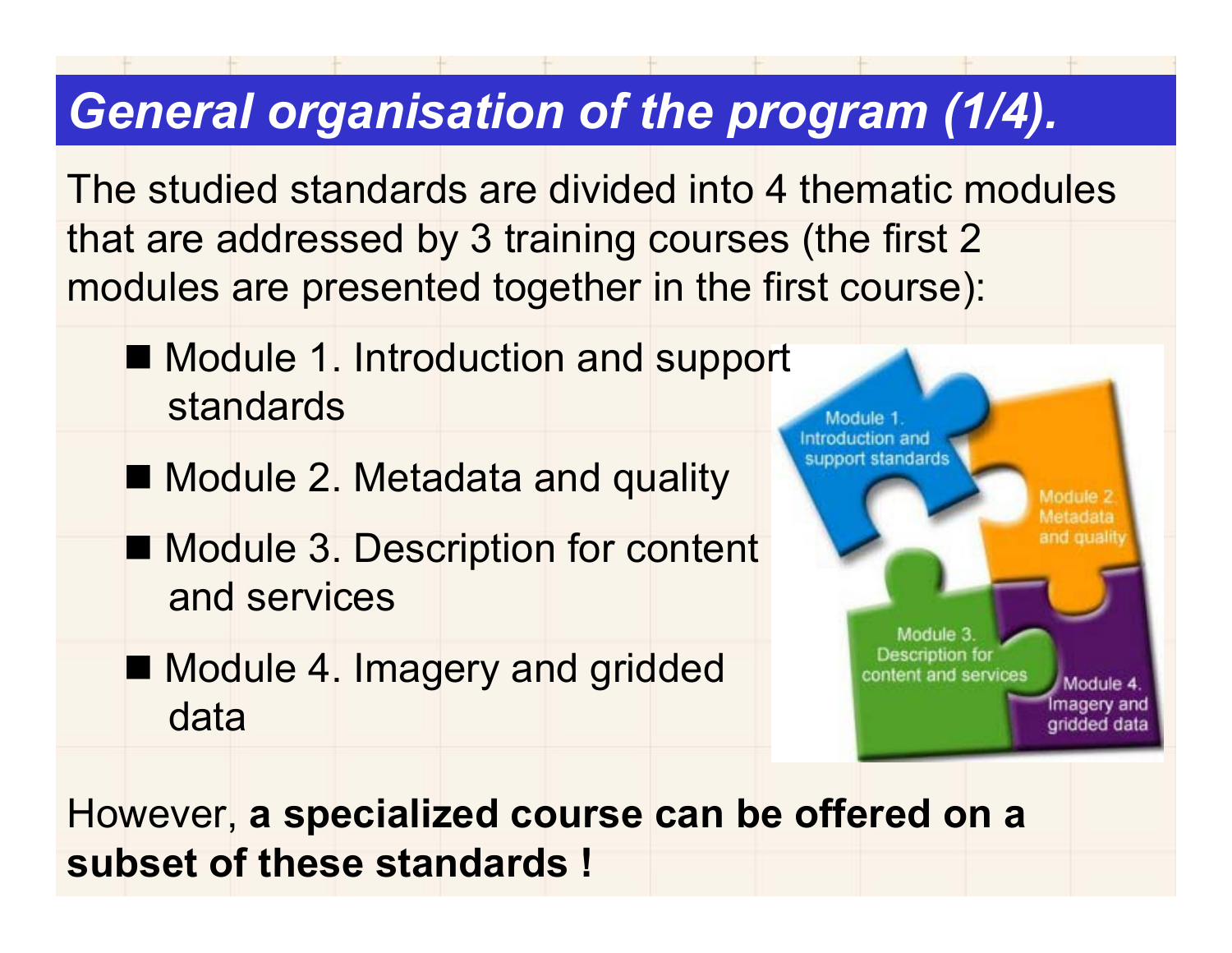| <b>General organisation of the program (2/4).</b>                           |                                    |                   |                                               |               |            |          |          |                       |  |          |  |                 |                        |
|-----------------------------------------------------------------------------|------------------------------------|-------------------|-----------------------------------------------|---------------|------------|----------|----------|-----------------------|--|----------|--|-----------------|------------------------|
|                                                                             |                                    |                   |                                               |               |            |          |          |                       |  |          |  |                 |                        |
| Course- International Standard in Geomatics - Microsoft Internet Explorer   |                                    |                   |                                               |               |            |          |          |                       |  |          |  |                 | $\Box$ $\Box$ $\times$ |
| Fichier                                                                     | Edition Affichage Favoris Outils ? |                   |                                               |               |            |          |          |                       |  |          |  |                 |                        |
| ⇔                                                                           |                                    | A<br>$\downarrow$ | $\circledcirc$                                | $\rightarrow$ | Ø          | R        | 6        | ▩                     |  | E        |  |                 |                        |
| Précédente<br>Suivante                                                      | Arrêter                            |                   | Actualiser Démarrage Rechercher               | Favoris       | Historique | Courrier | Imprimer | <b>Édition</b>        |  | Discuter |  |                 |                        |
| Adresse 8 http://sirs.scg.ulaval.ca/YvanBedard/english/formation_ISOEng.asp |                                    |                   |                                               |               |            |          |          |                       |  |          |  | $\partial^2$ OK |                        |
|                                                                             |                                    |                   |                                               |               |            |          |          |                       |  |          |  |                 |                        |
|                                                                             |                                    |                   | TABLE OF ISO STANDARDS STUDIED IN THIS COURSE |               |            |          |          |                       |  |          |  |                 |                        |
|                                                                             |                                    |                   |                                               |               |            |          |          | <b>Course modules</b> |  |          |  |                 |                        |
| <b>ISO STANDARDS</b>                                                        |                                    |                   |                                               |               |            |          |          |                       |  |          |  |                 |                        |
|                                                                             |                                    |                   |                                               |               |            |          |          |                       |  | 4        |  |                 |                        |
|                                                                             |                                    |                   |                                               |               |            |          |          |                       |  |          |  |                 |                        |

This table only presents the ISO/TC 211 standards. However, some OGC standards not yet adopted by ISO but relevant for this course will be presented in respective modules !

|  | ৰেগাড     | <u>tuuality principies </u>                                  | л. |   |                   |  |
|--|-----------|--------------------------------------------------------------|----|---|-------------------|--|
|  | 19114     | Quality evaluation procedures                                | х  |   |                   |  |
|  |           |                                                              |    |   |                   |  |
|  | 19115     | Metadata                                                     | х  |   |                   |  |
|  | 19115-2   | Metadata - Part 2: Extensions for imagery and gridded data   |    |   | T.                |  |
|  | 19116     | Positioning services                                         |    |   | Tur-<br>л.        |  |
|  | 19117     | Portrayal                                                    |    | х |                   |  |
|  | A O A A O | $\Gamma$ and $\Gamma$ and $\Gamma$ and $\Gamma$ and $\Gamma$ |    |   |                   |  |
|  |           |                                                              |    |   |                   |  |
|  |           |                                                              |    |   | <b>O</b> Internet |  |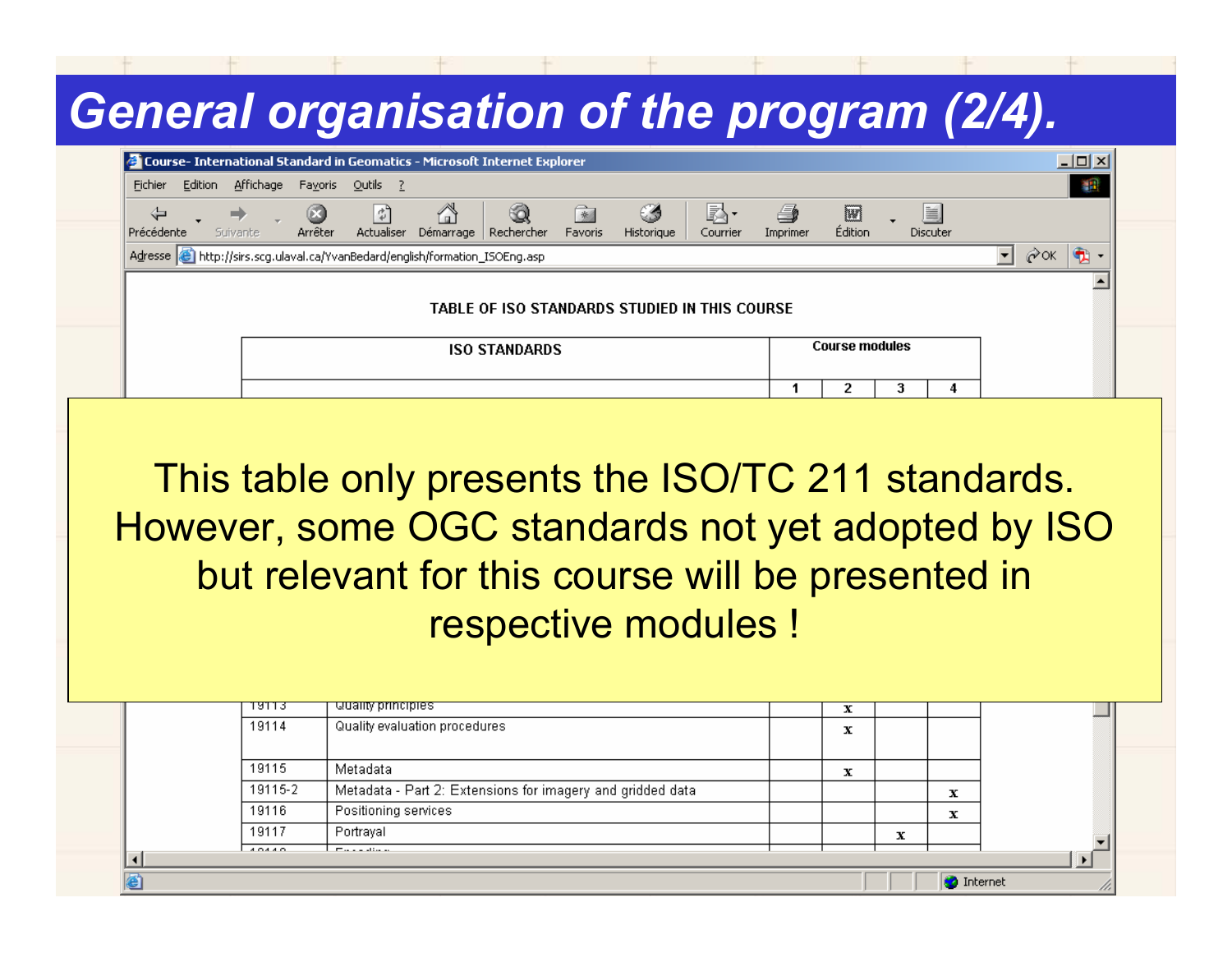## *General organisation of the program (3/4).*

At present, this course is offered at two levels (but it could be from one level to the other, or at an intermediate level):

#### **General level**:

- - The general level presents the concepts (introduction on standards and more specifically the ISO/TC211 Geomatics standards).
- - This course mainly addresses administrators or people wishing to have a general knowledge of international standards, understanding their utility and the aspects they cover.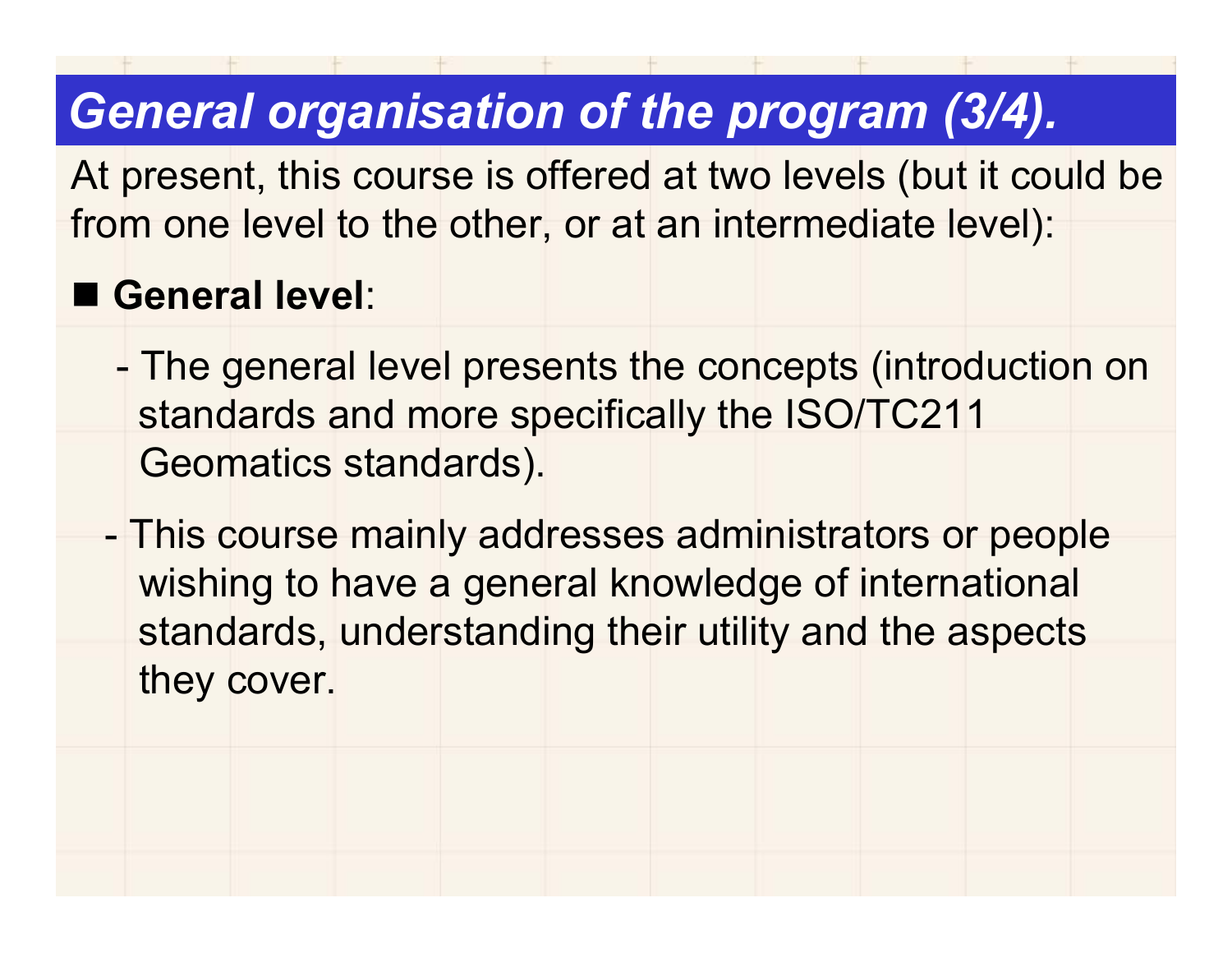### *General organisation of the program (4/4).*

#### **Advanced level**:

- - The advanced level includes the notions presented in the general level but goes further in the technical aspects in order to have a better understanding of the standards and to be able to implement them.
- - The advanced level addresses people having a minimal technical knowledge in geomatics and that would eventually have to implement the standards in their organization.

Some general knowledge issues, prior to the comprehension of standards (e.g. UML), are examined in order to provide students with a sufficient background, allowing them to pursue their study of standards beyond the course !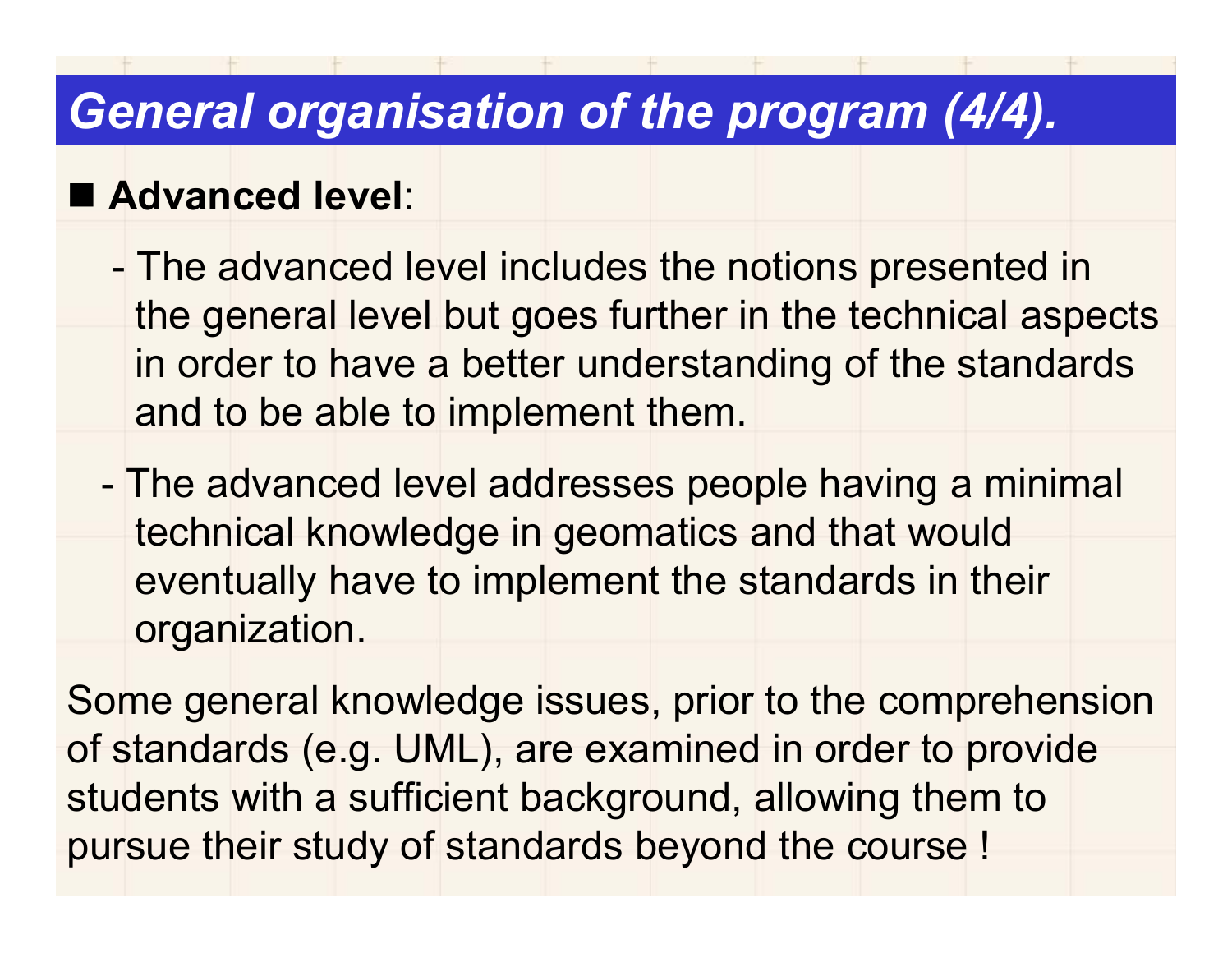#### *Objectives of the general level course.*

At the end of this course, the students:

- Will be more aware of the importance of the standards in the field of geomatics,
- Will understand the general structure of the ISO/TC 211 and OGC standards as well as their (inter) relationships,
- Will understand the role and the underlying general concepts of each of the ISO/TC 211 and OGC standards.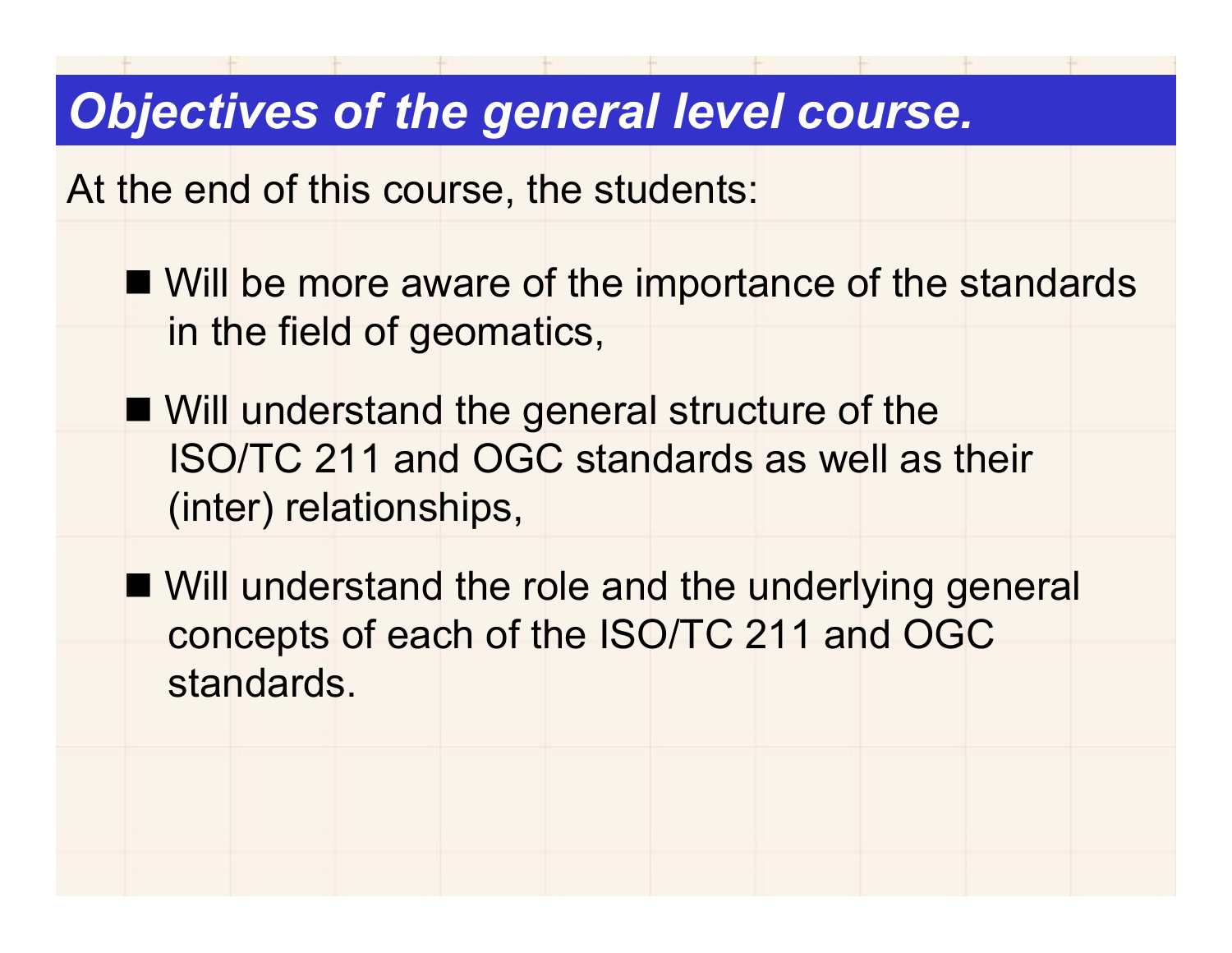#### *Objectives of the advanced level course.*

At the end of this course, the students:

- Will be more aware of the importance of the standards in the field of geomatics,
- Will understand the general structure of the ISO/TC 211 and OGC standards as well as their (inter) relationships,
- Will understand the role and the underlying general concepts of each of the ISO/TC 211 and OGC standards,
- Will understand advanced notions related to each standard,
- Will be able to investigate the standards on his own and extract knowledge towards specific projects.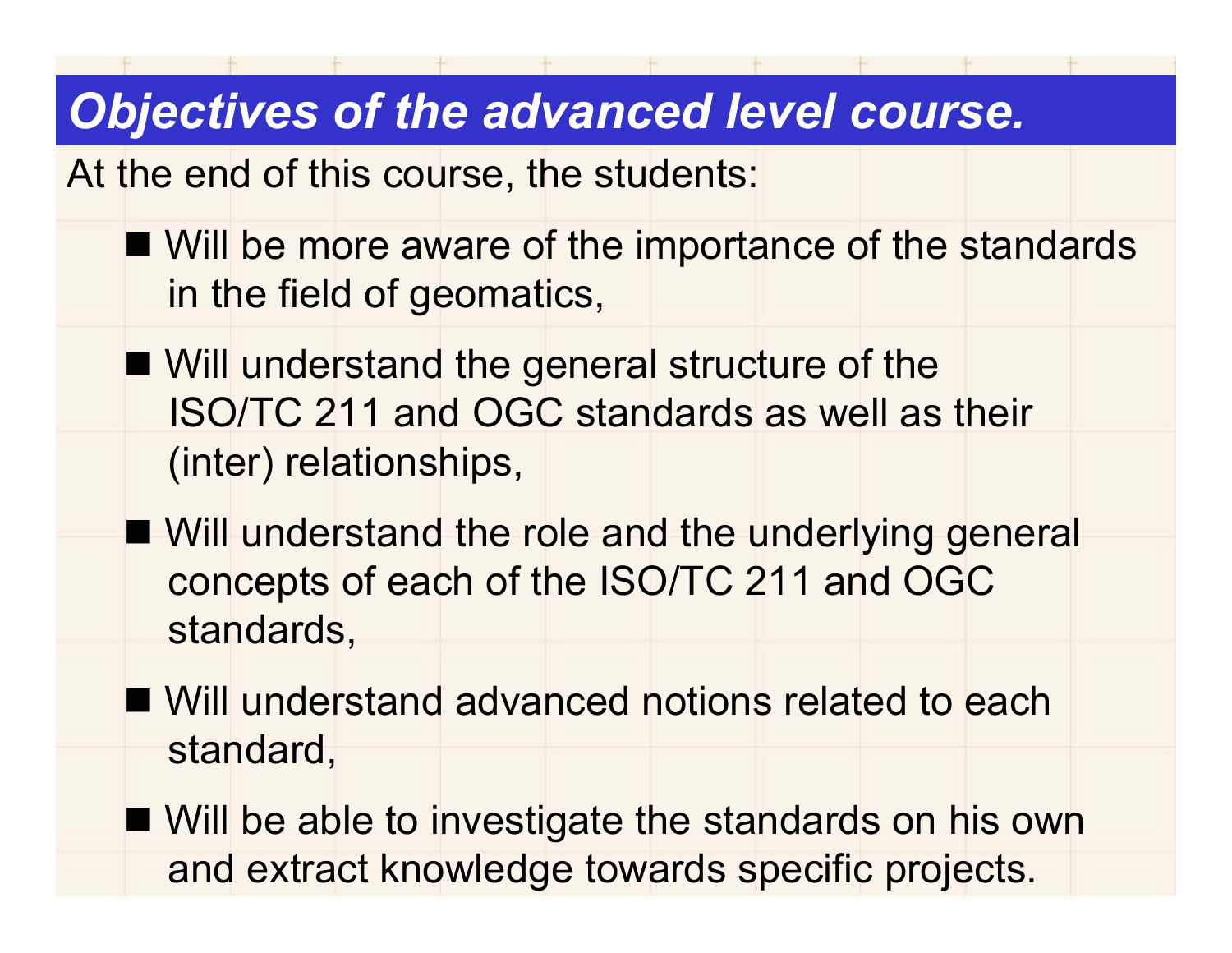#### *Calendar and special events (1/2).*

Modules 1 and 2 have been offered during spring 2005 to:

- Natural Resources Canada (Centre d'information topographique- Sherbrooke)
- Centre de développement de la géomatique (CDG) : Hydro-Québec, MRNQ, Transport Québec, Institut de Statistiques du Québec, DMR, CGI, Seaquest)
- National Defense and Centre de Recherche de la Défense-Valcartier
- GEOIDE Network
- Fisheries and Oceans Canada
- University Laval (and partners of the Industrial Chair in Geospatial Databases for Decisional Support)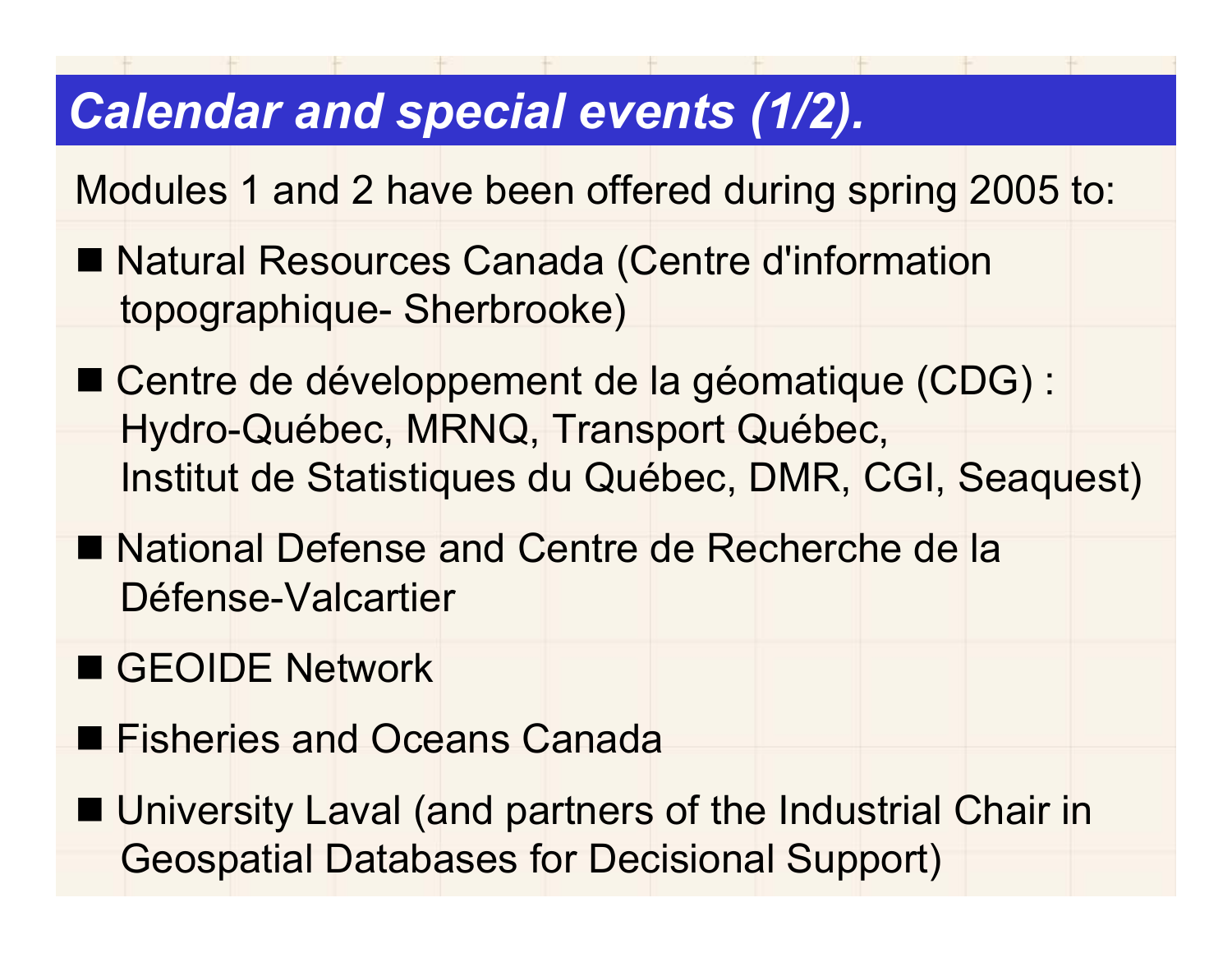#### *Calendar and special events (2/2).*

- Module 3 will be offered to partners between December 2005 and February 2006.
- Module 4, between September 2006 and December 2006.
- In addition, the project and Jean Brodeur (Thanks Jean !) has organised the "ISO/TC 211 Tutorial - Introduction to standards in geomatics", in conjunction with the ISO/TC 211 21st Plenary and associated meetings on September 12, 2005 in Montreal.
- This tutorial is a success (17 participants world wide) !
- Numerous requests for the organisation of this tutorial in Europe have been performed !
- Why not another tutorial during the next edition of the ICA Internat. Cartographic Conference or ISPRS assembly ?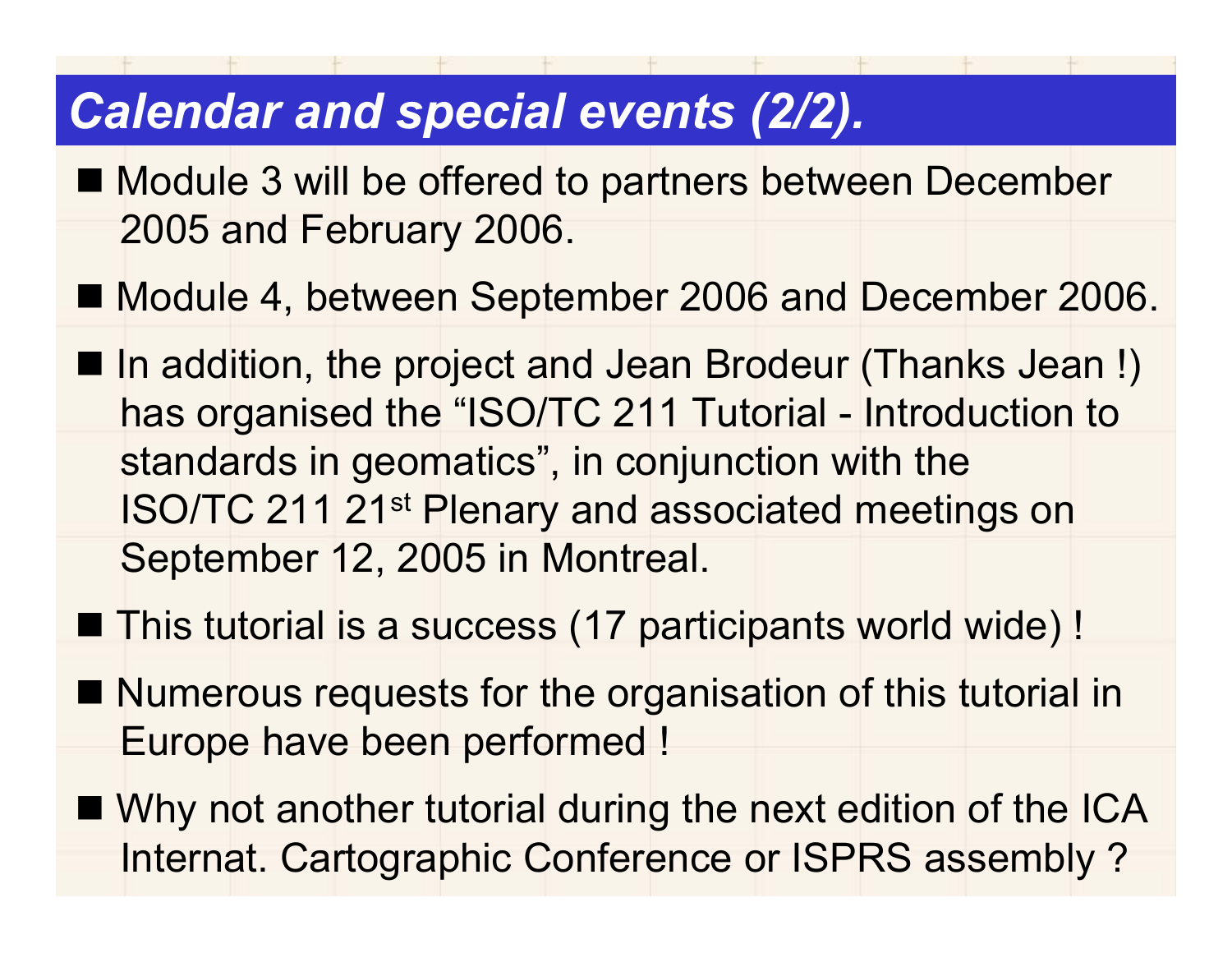#### *Program modularity.*

■ As you can see, everything is modular and can be adapted in order to provide courses that fulfill the requirements of a specific organisation.

■ Other course sessions will be offered soon, so come back on the website.

■ But if your are interested in special course sessions or, events, please contact Dr. Thierry Badard:

Thierry.Badard@scg.ulaval.ca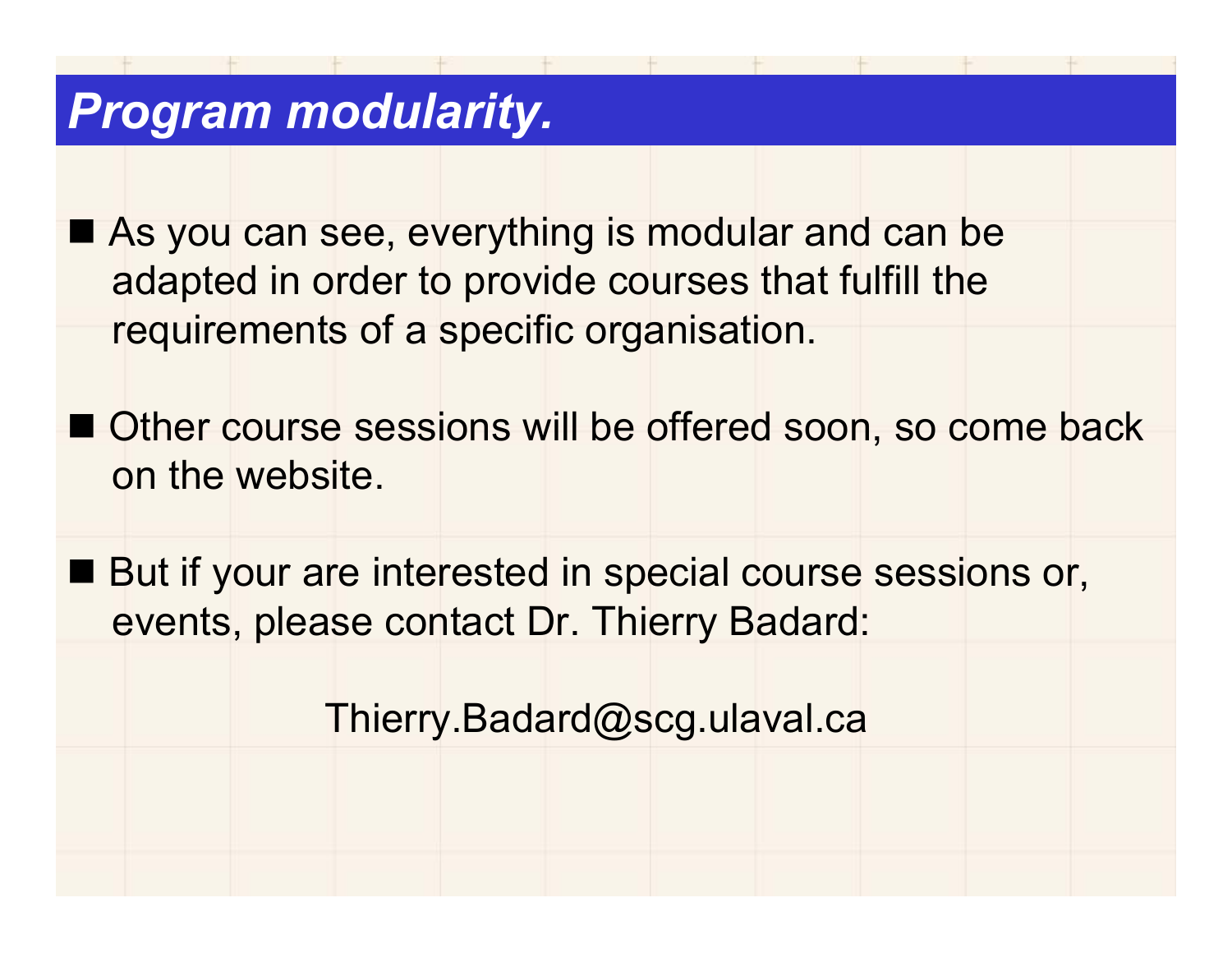#### *Impacts: Teaching standards at University.*

- Materials produced in the project are used at University in order to introduce standards in geomatics and teach their importance in different courses at all levels (Short term programs, Bachelor, M.Sc., Ph.D., …)
	- -Methods for the design of geospatial databases
	- -Design of GIS applications
	- -Diffusion of geospatial information over Internet
	- etc.
- **Different software are used to illustrate the importance of** standards in the geographic information domain
- Especially, use of open source software which implements (are often based on) geospatial standards
- As an example, the GeOxygene project !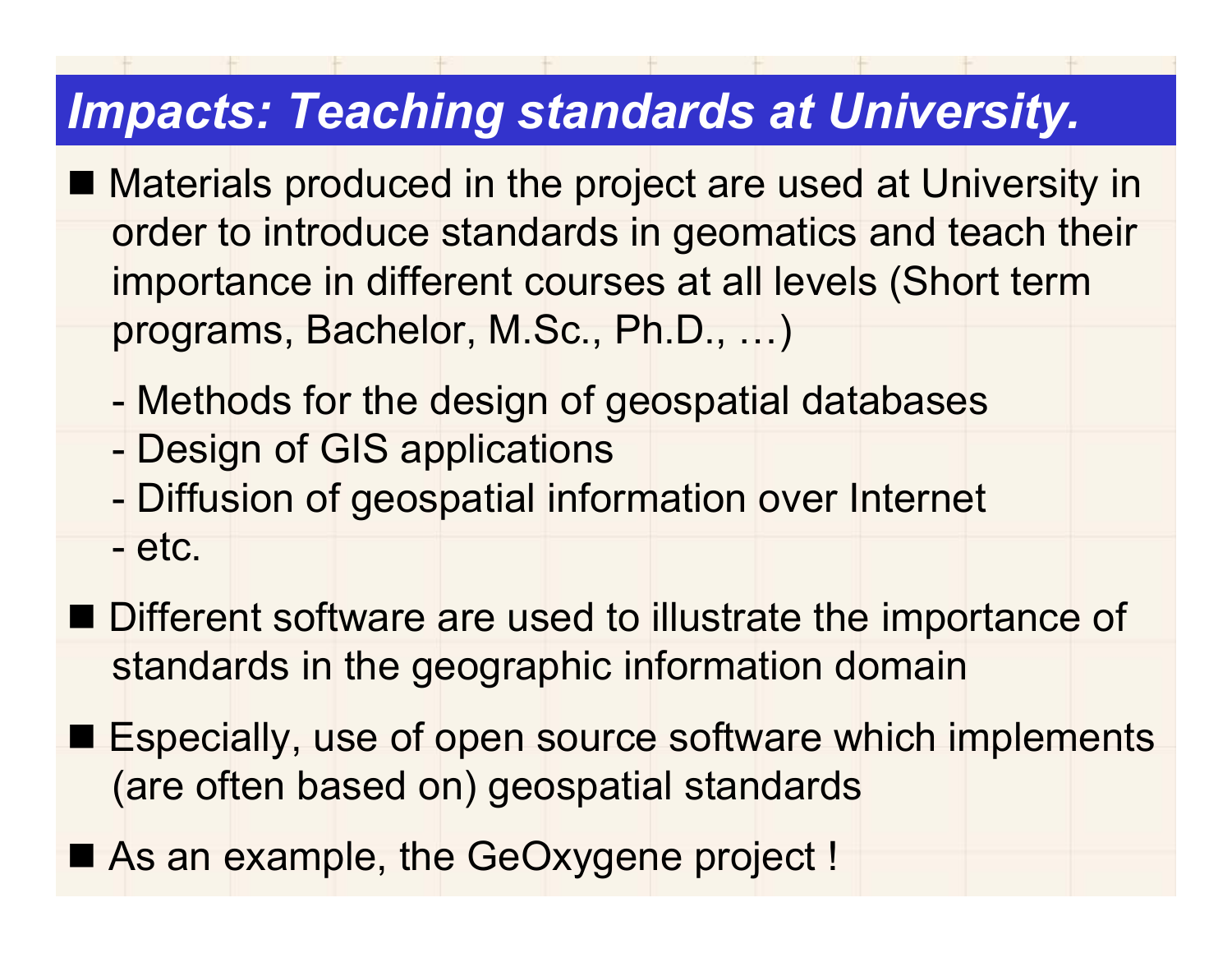# *http://oxygene-project.sourceforge.net.*

| Affichage<br>Fichier<br>Edition                                                    | Favoris<br>Outils ?                                                                                                                                                                                                                                                   |  |  |  |  |
|------------------------------------------------------------------------------------|-----------------------------------------------------------------------------------------------------------------------------------------------------------------------------------------------------------------------------------------------------------------------|--|--|--|--|
| ⇚                                                                                  | ത.<br>圓<br>$\mathbb{Z}^2$<br>Q<br>$\rightarrow$<br>W<br>ัธโ                                                                                                                                                                                                           |  |  |  |  |
| Précédente<br>Suivante<br>Adresse <b>6</b> http://oxygene-project.sourceforge.net/ | Rechercher<br>Édition<br>Arrêter<br>Actualiser<br>Démarrage<br>Favoris<br>Historique<br>Courrier<br>Imprimer<br>Discuter<br>$\hat{\mathcal{C}}$ ok $\parallel$<br>$\hat{\mathbf{u}}$<br>⊣                                                                             |  |  |  |  |
|                                                                                    | Search                                                                                                                                                                                                                                                                |  |  |  |  |
|                                                                                    | xyqene<br>the GeOxygene project web site                                                                                                                                                                                                                              |  |  |  |  |
|                                                                                    |                                                                                                                                                                                                                                                                       |  |  |  |  |
|                                                                                    | Published: 08/17/2005 00:30:41                                                                                                                                                                                                                                        |  |  |  |  |
| ▶ GeOxygene<br>. Home                                                              | Reset<br>$+a$<br>GeOxygene<br>Font size: -al                                                                                                                                                                                                                          |  |  |  |  |
| la License<br><b>¤ Documentation</b>                                               | 시<br>GeOxygene - Welcome!<br><b>PDF</b>                                                                                                                                                                                                                               |  |  |  |  |
| a Screenshots<br>» FAQ<br>» Todo                                                   | <b>Introduction</b>                                                                                                                                                                                                                                                   |  |  |  |  |
| » Change Log                                                                       | GeOxygene aims at providing an open framework which implements OGC/ISO specifications for the development and                                                                                                                                                         |  |  |  |  |
| » API (Javadoc)<br>· Developers                                                    | deployment of geographic (GIS) applications. It is a open source contribution of the COGIT laboratory at the IGN                                                                                                                                                      |  |  |  |  |
| ▶ Project<br>» Sourceforge Home                                                    | (Institut Géographique National), the French National Mapping Agency. It is released under the terms of the LGPL (GNU<br>Lesser General Public License) license.                                                                                                      |  |  |  |  |
| <b>a Mailing Lists</b><br>» Forums                                                 | GeOxygene is based on Java and open source technologies and provides users with an extensible object data model                                                                                                                                                       |  |  |  |  |
| <b>Bug Database</b><br><b>¤ CVS Repository</b>                                     | (geographic features, geometry, topology and metadata) which implements OGC specifications and ISO standards in the<br>geographic information domain. The support of the Java interfaces developped by the open source GeoAPI project is<br>planned in a near future. |  |  |  |  |
| $\blacktriangleright$ Useful Information<br>» Reporting problems                   | Data are stored in a relational DBMS (RDBMS) to ensure a rapid and reliable access to the system but users do not have                                                                                                                                                |  |  |  |  |
| <b>a Get Involved</b><br><b>B</b> Reference Library                                | to worry about any SQL statements: they model their applications in UML and code in Java. Mapping between object<br>and relational environments is performed with open source software. At present, OJB is supported and the mapping files                            |  |  |  |  |
| ▶ Downloads<br><b>Binary</b>                                                       | for the storage of geographic information in Oracle or PostGIS are provided to users.                                                                                                                                                                                 |  |  |  |  |
| <b>¤ Source</b><br>a Javadoc                                                       | <b>News</b>                                                                                                                                                                                                                                                           |  |  |  |  |
| ▶ Related Projects                                                                 |                                                                                                                                                                                                                                                                       |  |  |  |  |
| · Apache Batik                                                                     | . August 16, 2005 - Version 1.1 of GeOxygene will be released soon !                                                                                                                                                                                                  |  |  |  |  |
| <b>a</b> Geoapi                                                                    |                                                                                                                                                                                                                                                                       |  |  |  |  |
| <b>a</b> GeoTools<br>$n$ TTS.                                                      | · May 8, 2005 - GeOxygene 1.0 released !!!                                                                                                                                                                                                                            |  |  |  |  |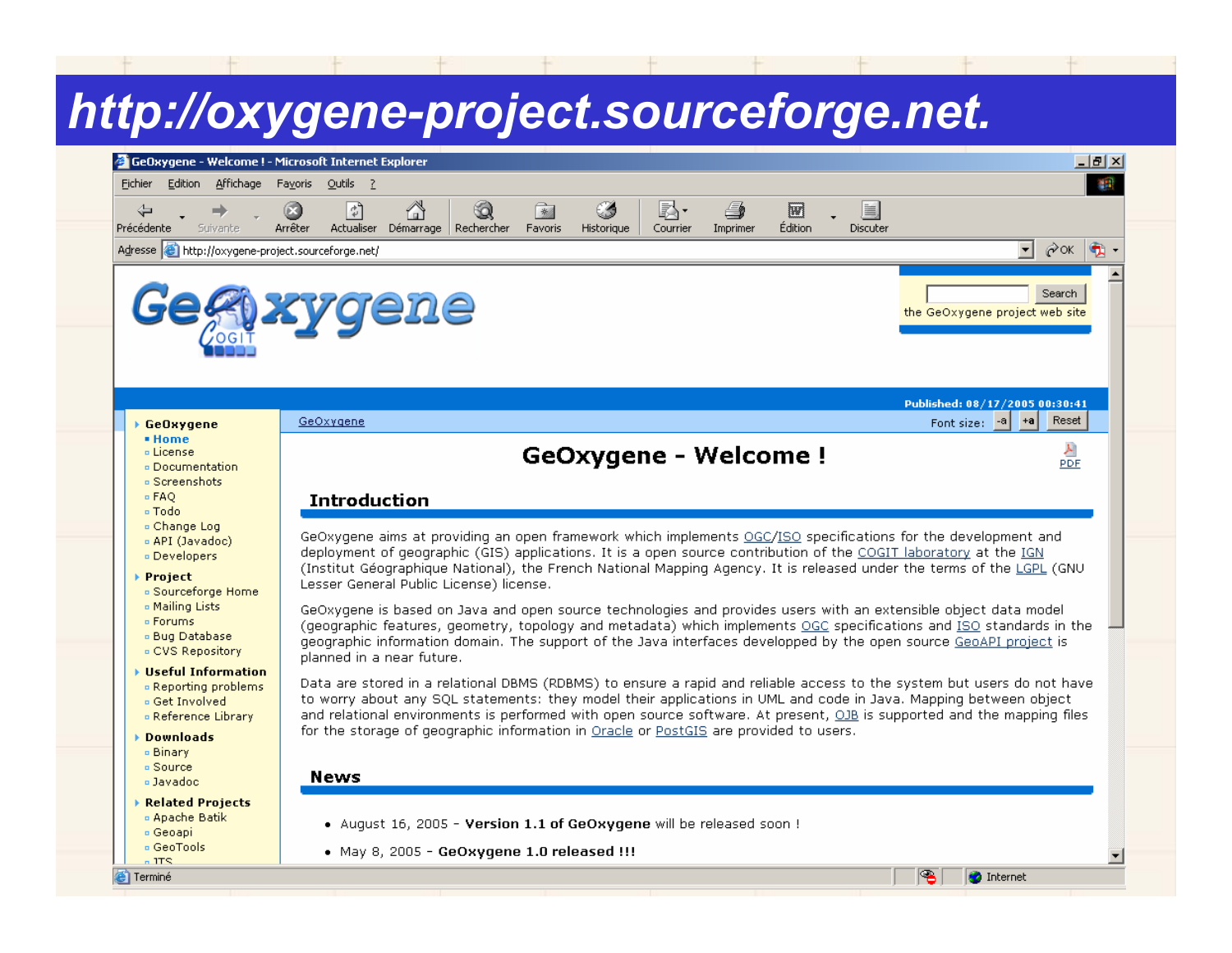## *About GeOxygene …*

- Open source project stemming from researches undergone at the COGIT laboratory of the Institut Géographique National (IGN), the French NMA.
- **Project leader and developer at the IGN from September 2001** to 2004
- Open source release on May 2005 !
- GeOxygene administrators: Thierry Badard and Arnaud Braun
- **Provide an open framework for the development of** interoperable applications based on geographic databases and their deployment over the Internet (Web Services).
- Based on Java<sup>™</sup> technology and different other open source components, it implements numerous standards of ISO/TC 211 and OGC (and W3C and OMG).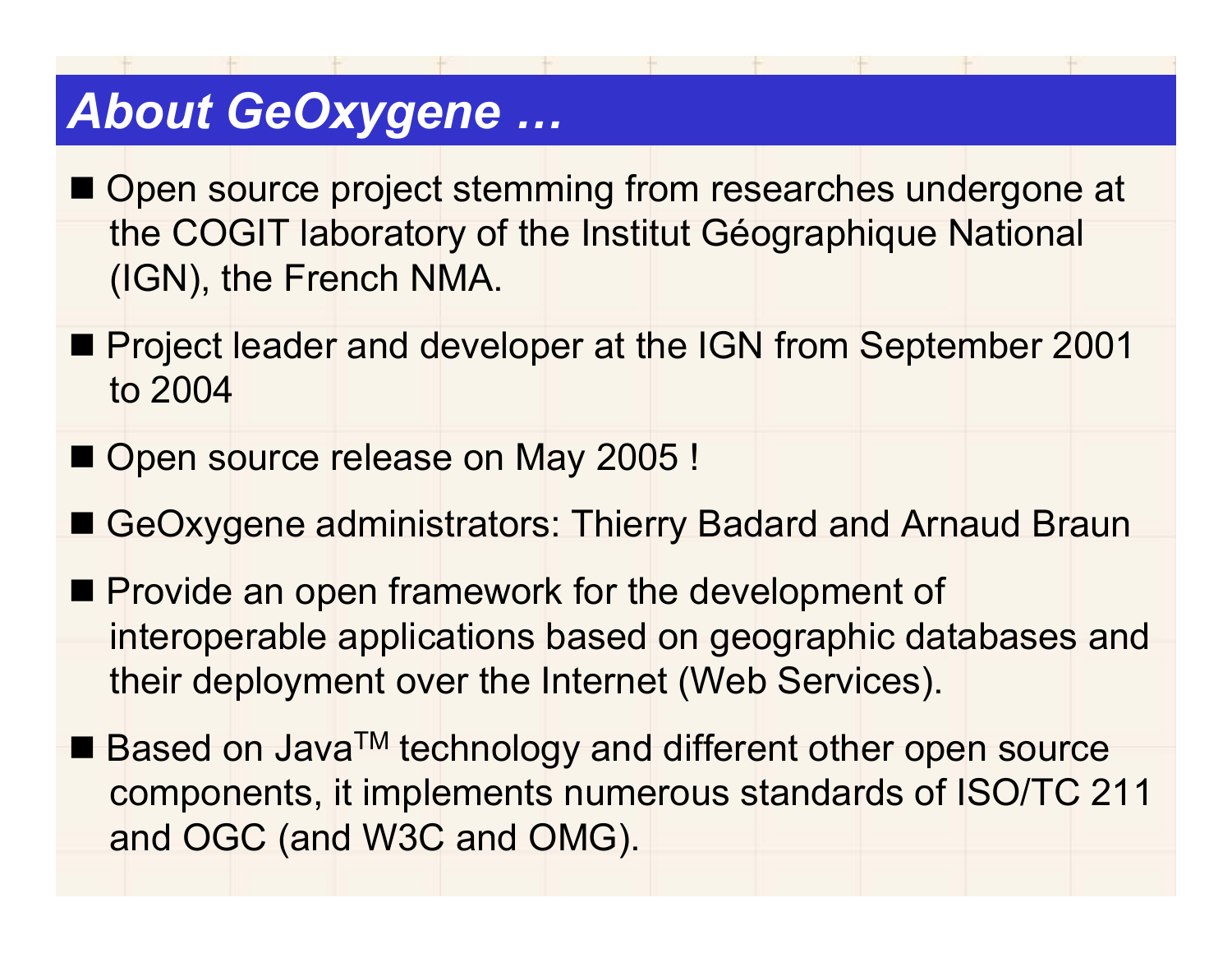## *General organisation of the model.*

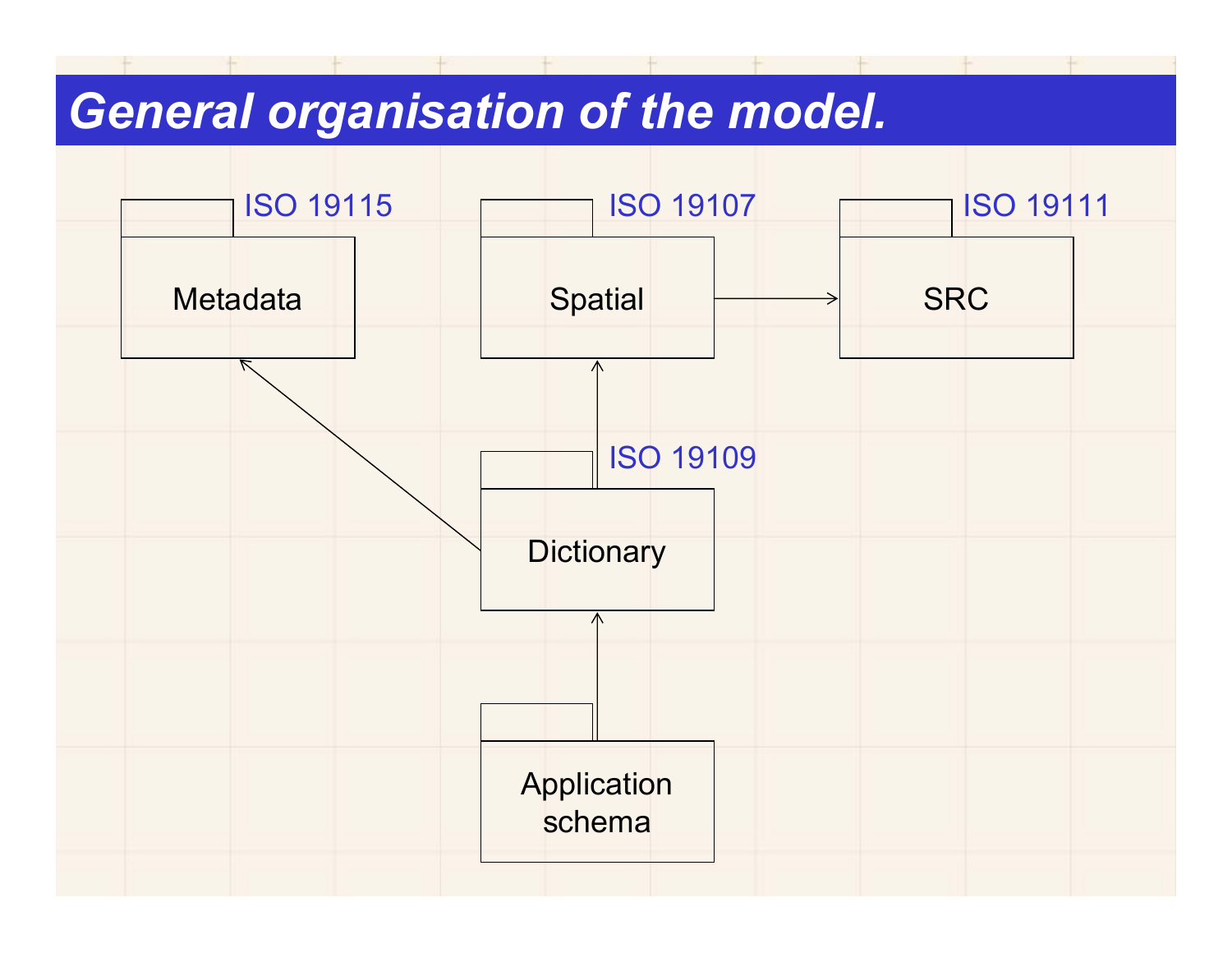## *Navigateur graphique générique d'objets.*